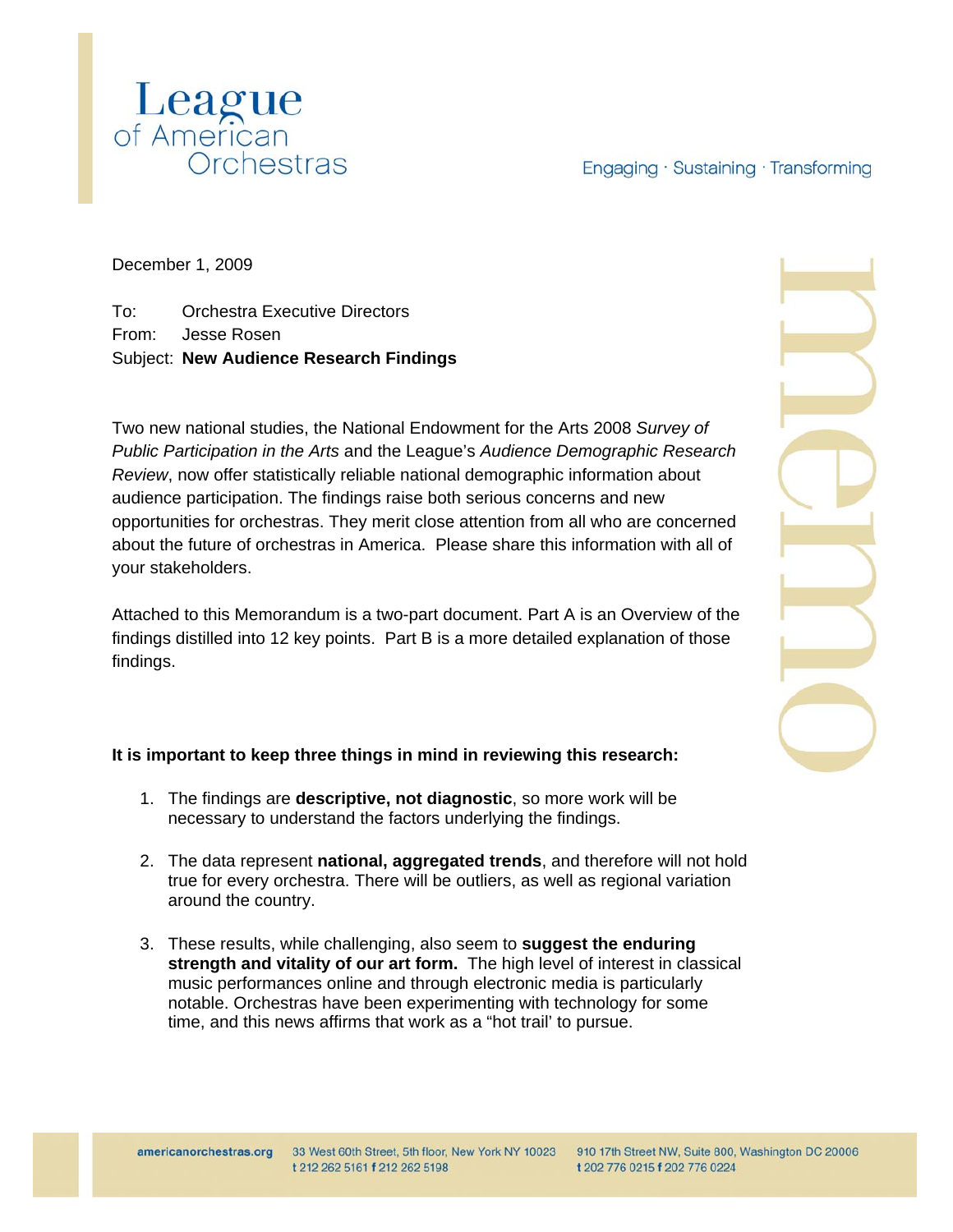

**The League and its Research Advisory Council believe that these audience trends represent critical opportunities in several areas.**

- They point to a need for orchestras to think more creatively about their roles in a culture of changing expectations around the meaning of participation.
- Other industries, from bookstores to museums to movie theaters, have responded to these shifts with a variety of innovative developments. Some orchestras have already started down this road.
- These national trends have an impact on our entire field. We encourage all orchestras, regardless of your performance in relation to these trends, to share information and thinking.
- The League will be using multiple channels, including online forums, to communicate the findings and to stimulate conversation. We will bring forward examples from beyond our field that can help orchestras identify potential next steps.

#### **So what can orchestras do with this information?**

- 1. **ABSORB** the findings and implications
- 2. **EXCHANGE** knowledge, research, examples of measurable progress
- 3. **LEARN** more about factors and influences
- 4. **REPORT** experiences to the League

#### **Background on the Two Studies**

• In June 2009, the National Endowment for the Arts issued highlights from its *Survey of Public Participation in the Arts (SPPA)* detailing changes since its last survey, done in 2002. The fifth such survey since 1982, this study, done in partnership with the U.S. Bureau of the Census, (sample size was 18,000) also reviewed trends across the 26 year period from 1982-2008.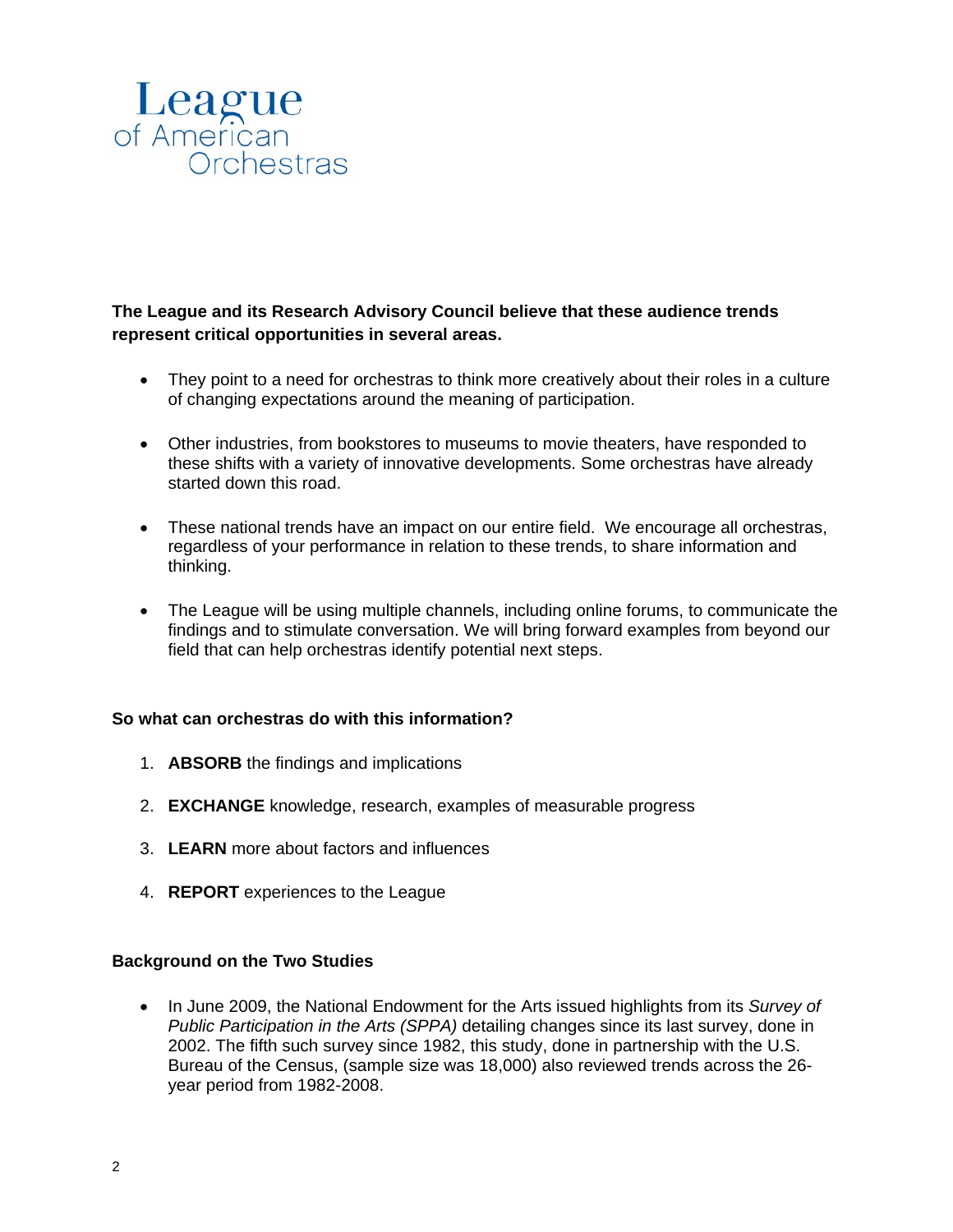

- Several months earlier the League, through its Research Advisory Council, had identified a need to collect and analyze existing demographic audience participation data and trends. The League asked a team from McKinsey & Company to create an *Audience Demographic Research Review*.
- The McKinsey team utilized two data sources in addition to the NEA's *SPPA*. First, they analyzed results from the widely used annual *Experian Simmons National Consumer Survey* for the period 2003-2007. This survey, like the NEA survey, has a very large sample size (25,000). Both surveys assessed "classical music participation," which includes orchestras along with choral and chamber music. Best available data suggests that orchestras represent 50-70% of all classical attendance, so directional results would be consistent with the trends in all classical music.
- The team then incorporated data from the League's *Orchestra Statistical Reports* (OSR). The data in all of the sources was gathered before the precipitous financial market drop in fall 2008.
- The League's *Audience Demographic Research Review* confirms the NEA findings, while providing new details about behavior within and across generations. The League report also reconciles the *OSR* reports with the findings of the two studies.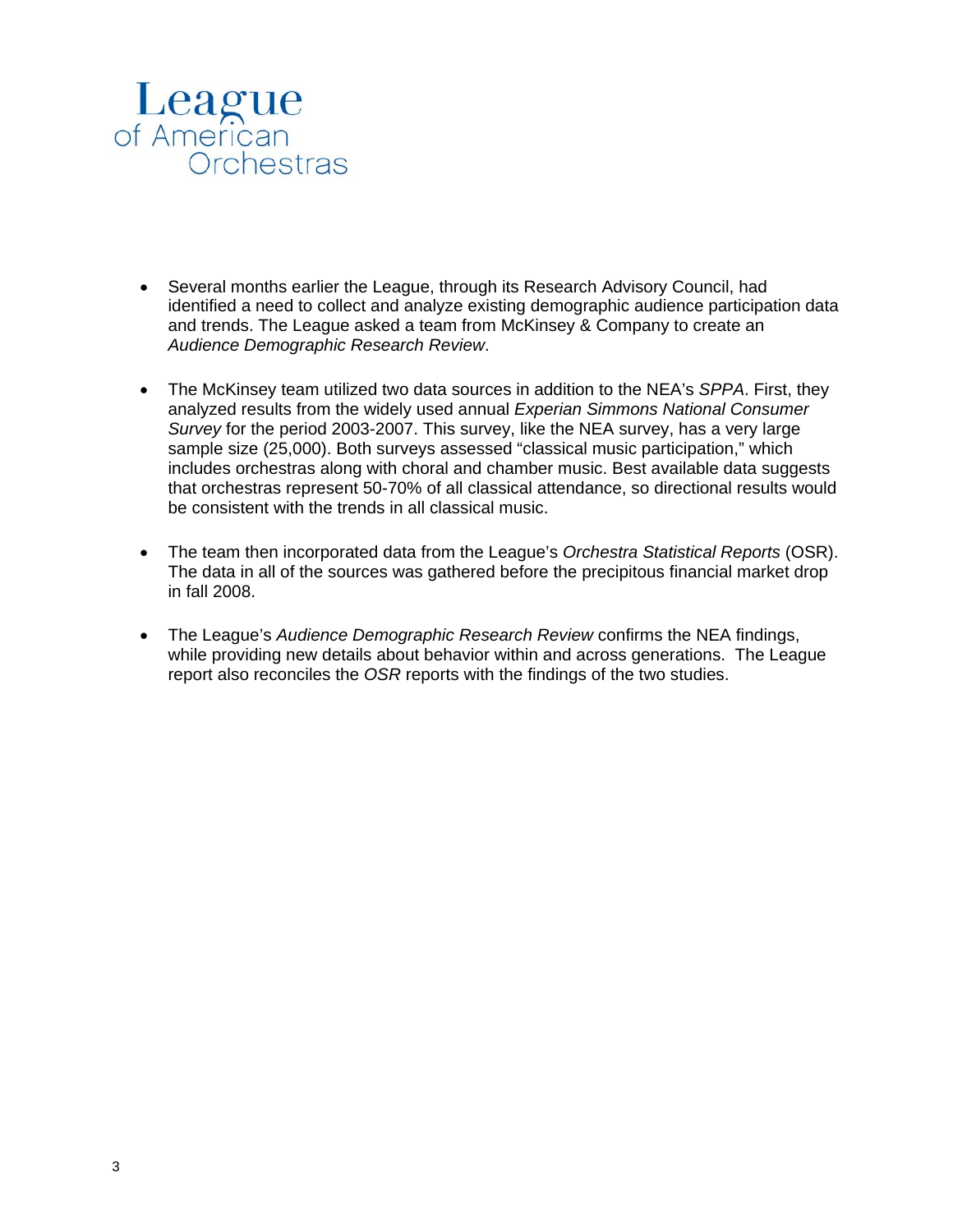

# **PART A. Overview of Combined Key Findings**

(from NEA *Survey of Public Participation in the Performing Arts* and *League Audience Demographic Research Review*)

**1. The percentage of the U.S. population that attends classical music events has been declining over 25 years, with the steepest drop between 2002 and 2008.** Overall classical music participation rates declined by 29% between 1982 and 2008, and by 20% between 2002 and 2008.

**2. All performing arts have seen similar declines over the past 25 years and the past six years. So have sports events, movie theaters, and outdoor activities.** For example, opera has seen a 30% decline; active sports a 32% decline between 2002 and 2008.

**3. Through 2002, declining participation rates were masked by growth in key segments of the population; so while unique audience (the number of people who reported attending at least once a year) was increasing, the percent of the total population was declining.**  Since 2002, however, the unique audience for live classical music has declined by 13%, because population growth is no longer enough to counter declining participation rates**.** 

**4. Since 1982, participation rates have generally declined both between and within generations. So we cannot assume that people will attend more as they enter the 45+ age group.** So, for example, Gen Xers participate less than did Late Boomers at the same age.

**5. Boomers probably are attending more frequently. That is why we seem to see more of them, even though their participation rate is down.** In 2002, 15.2% of adults aged 45-54 participated; by 2008 the percentage had dropped to 10.2%.

**6.** *Orchestra Statistical Report* **increases in attendance also can be explained by frequency.** 

**7. Classical musical audiences are graying, faster than the general public.** The median age for classical music attendance has steadily risen, from 40 in 1982, to 49 in 2008. The median age for the U.S. adult population rose from 39 to 45 during the same period**.**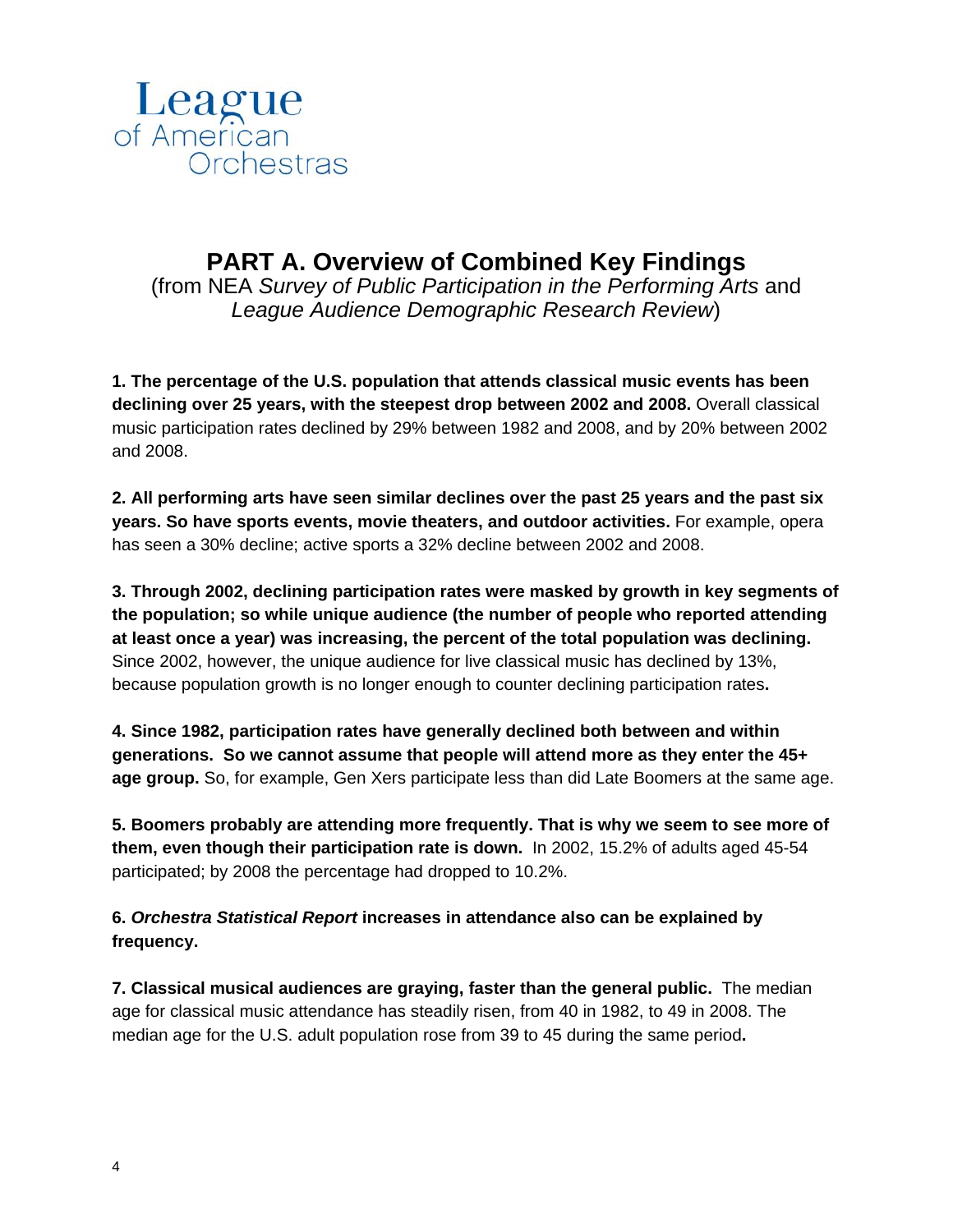

**8. College-educated adults (including those with advanced degrees) have curbed their attendance of events in nearly all art forms, with a decline of 39% for classical music events from 2002 to 2008.** 

**9. Projected national racial/ethnicity changes could offer intriguing opportunities for orchestras.** The League's *Audience Demographic Research Review* showed that Hispanics will increase their share of the total live classical audience from about 12% to 20% by 2018.

**10. The percentage of people performing/playing classical music over the past 6 years increased from 1.8% to 3% of adults, a significant increase**.

**11. More Americans listen to classical music broadcasts or recordings (including online) than attend them live.** Classical music attracts the greatest number of adult listeners compared with jazz, opera, musicals, and Latin music. Nearly 18% of the US population listens to classical music broadcasts or recordings.

**12. Americans are turning to performances online in record numbers.** Of the 70% of US adults that go online regularly, more than 30% accessed arts performances online.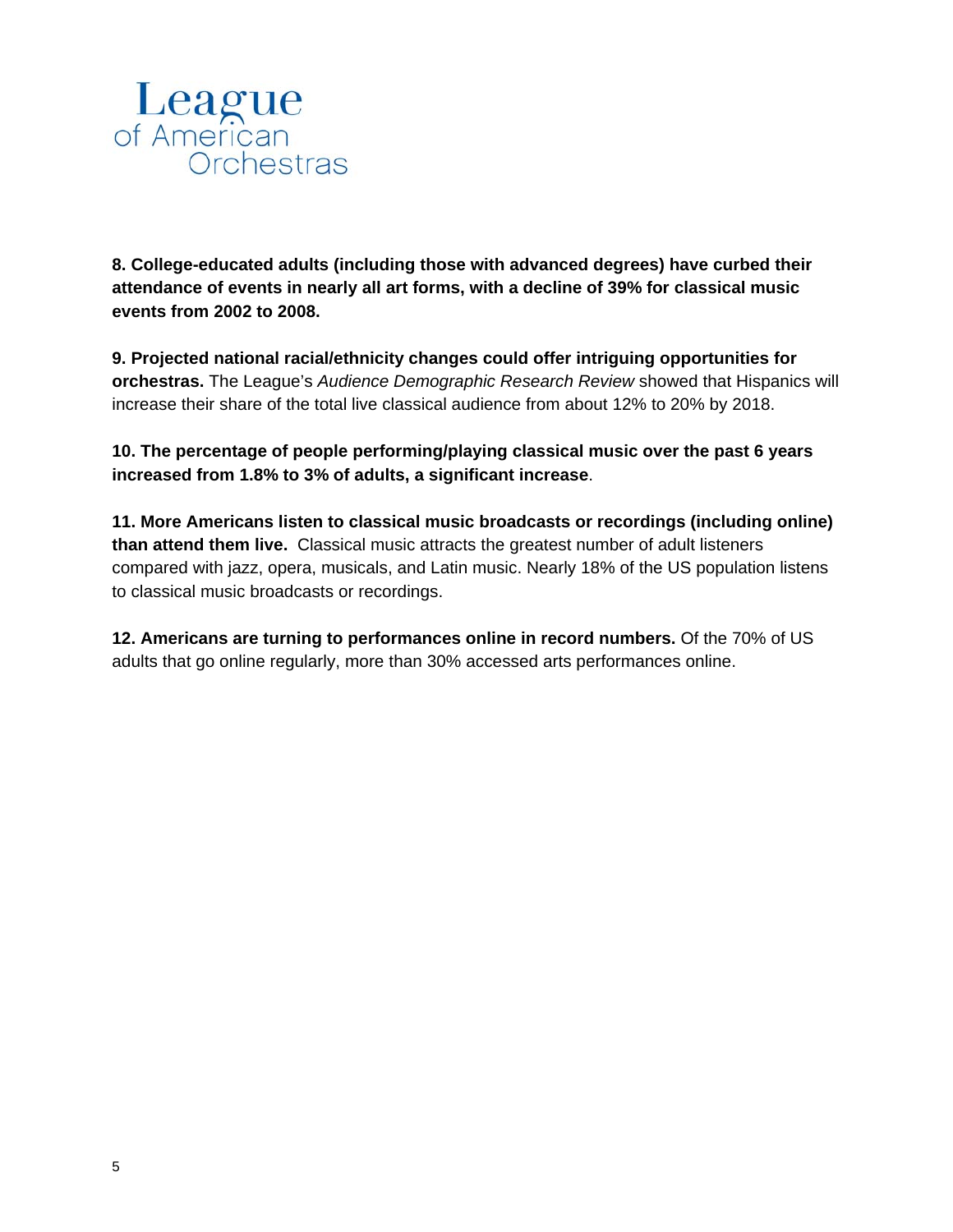

# **PART B. Explanation of Key Findings**

The key demographic indicators -- participation rate, unique audiences, and paid attendance - all are declining.

**1. The percentage of the U.S. population that attends classical music events has been declining over 25 years, with the steepest drop occurring between 2002 and 2008.** 

• Overall classical music participation rates have declined by 29% between 1982 and 2008, from 12.9% to 9.3%. Between 2002 and 2008 the rate dropped from 11.5% to 9.3%, or 20%.



SOURCE: League Review, using data from National Endowment for the Arts, Experian Simmons, McKinsey analysis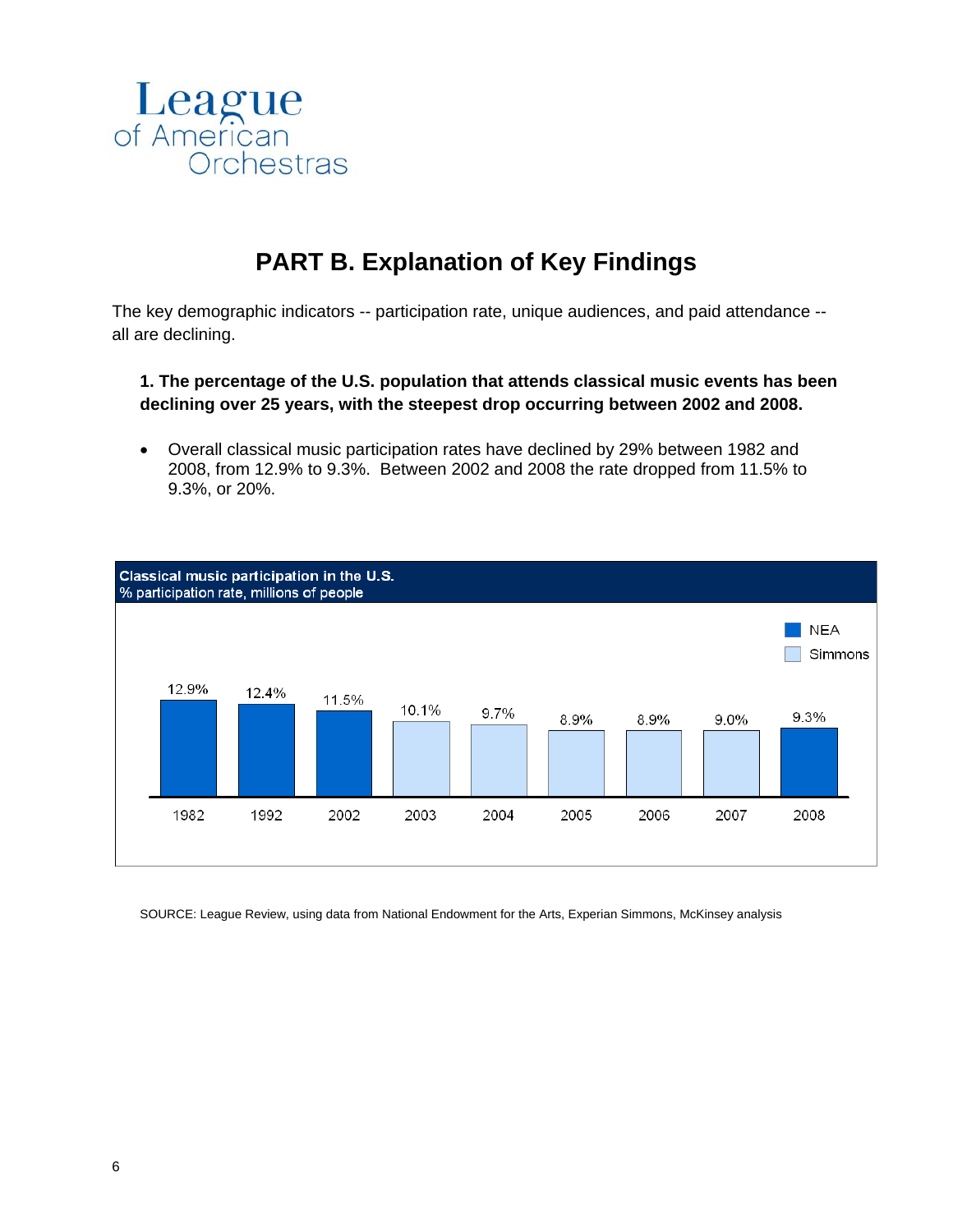

• Unique audience for classical music (the number of people who reported attending at least once a year) declined from 24.6 million to 21.3 million, a drop of 13% or 3.3 million people, between 2002 and 2008.



SOURCE: League Review, using data from National Endowment for the Arts, US Census Bureau, McKinsey analysis

- Paid attendance (number of tickets sold) also declined by 8% between 2002 and 2007.
- If these demographic trends continue, the audience for live classical music could decline by an additional 2.7 million people, or 14%, by 2018. Source: League Review, using McKinsey analysis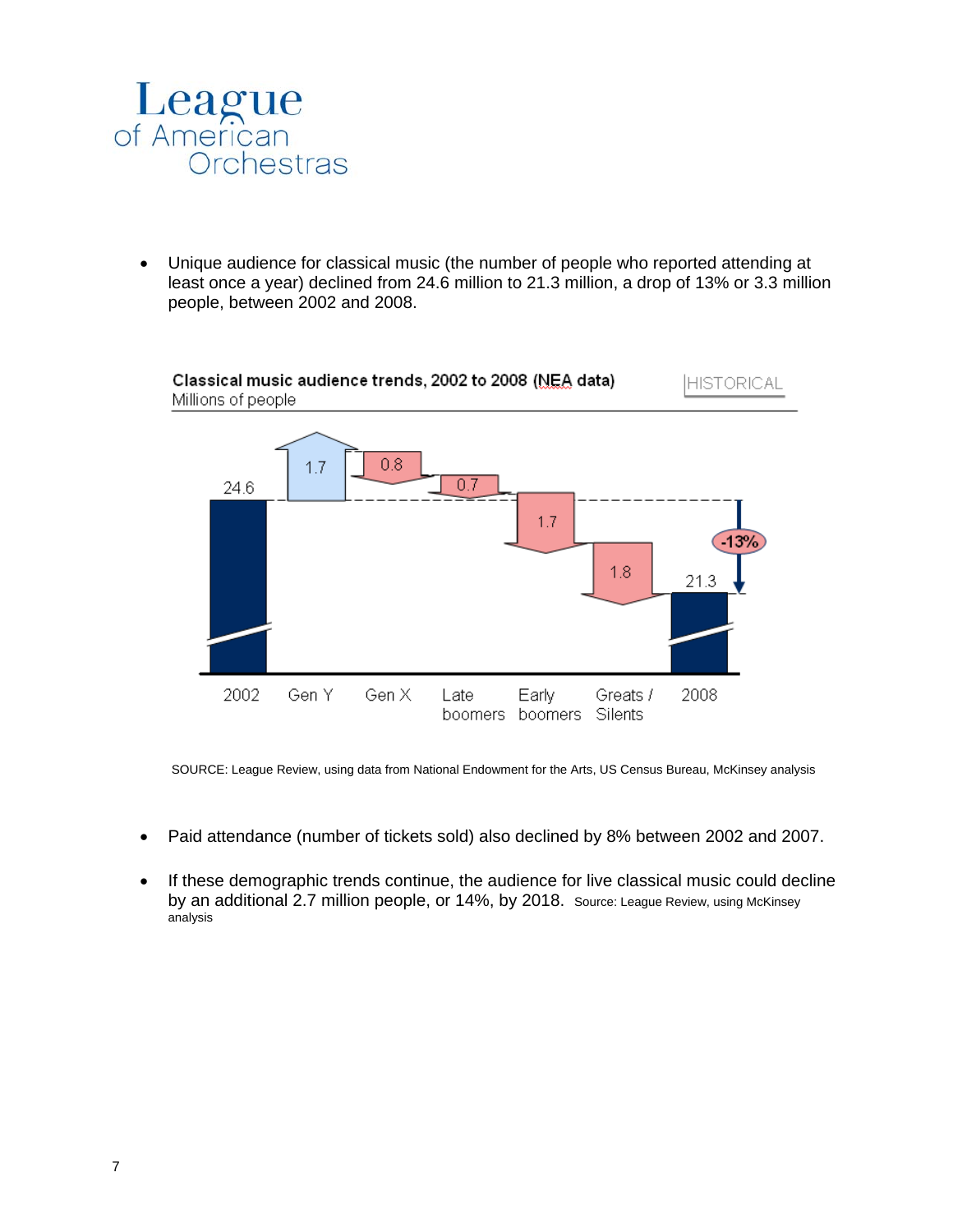

**2. All performing arts have seen similar declines over the past twenty-five years and the past five years. So have sports events, movies, and outdoor activities.** 

| Participation in Other Leisure Activities, 1982-2008 |                                        |      |      |      |                                            |                                  |  |  |  |
|------------------------------------------------------|----------------------------------------|------|------|------|--------------------------------------------|----------------------------------|--|--|--|
|                                                      | <b>Percent of Adults Participating</b> |      |      |      |                                            |                                  |  |  |  |
|                                                      | 1982                                   | 1992 | 2002 | 2008 | Rate of<br>change<br>from<br>2002-<br>2008 | Rate of change from<br>1982-2008 |  |  |  |
| <b>TYPE OF ACTIVITY</b>                              | %                                      | %    | %    | %    |                                            |                                  |  |  |  |
| Classical music                                      | 13.0                                   | 12.5 | 11.6 | 9.3  | $-20.0%$                                   | $-29.0%$                         |  |  |  |
| Jazz                                                 | 9.6                                    | 10.6 | 10.8 | 7.8  | $-28.0%$                                   | $-19.0%$                         |  |  |  |
| Opera                                                | 3.0                                    | 3.3  | 3.2  | 2.1  | $-34.0%$                                   | $-30.0%$                         |  |  |  |
| Musical plays                                        | 18.6                                   | 17.4 | 17.1 | 16.7 | $-2.0%$                                    | $-10.0%$                         |  |  |  |
| Non-musical plays                                    | 11.9                                   | 13.5 | 12.3 | 9.4  | $-24.0%$                                   | $-21.0%$                         |  |  |  |
| <b>Movies</b>                                        | 60.0                                   | 59.0 | 60.0 | 53.3 | $-11.2%$                                   | $-11.2%$                         |  |  |  |
| Exercise                                             | 51.0                                   | 60.0 | 55.1 | 52.9 | $-4.0%$                                    | 3.7%                             |  |  |  |
| Gardening                                            | 60.0                                   | 55.0 | 47.3 | 41.6 | $-12.1%$                                   | $-30.7%$                         |  |  |  |
| Sporting events                                      | 48.0                                   | 37.0 | 35.0 | 30.6 | $-12.6%$                                   | $-36.3%$                         |  |  |  |
| Outdoor activities                                   | 36.0                                   | 34.0 | 30.9 | 28.2 | $-8.7%$                                    | $-21.7%$                         |  |  |  |
| Active sports                                        | 39.0                                   | 39.0 | 30.4 | 26.3 | $-13.5%$                                   | $-32.6%$                         |  |  |  |
| Volunteering                                         | 28.0                                   | 33.0 | 29.0 | 32.0 | 10.3%                                      | 14.3%                            |  |  |  |

SOURCE: National Endowment for the Arts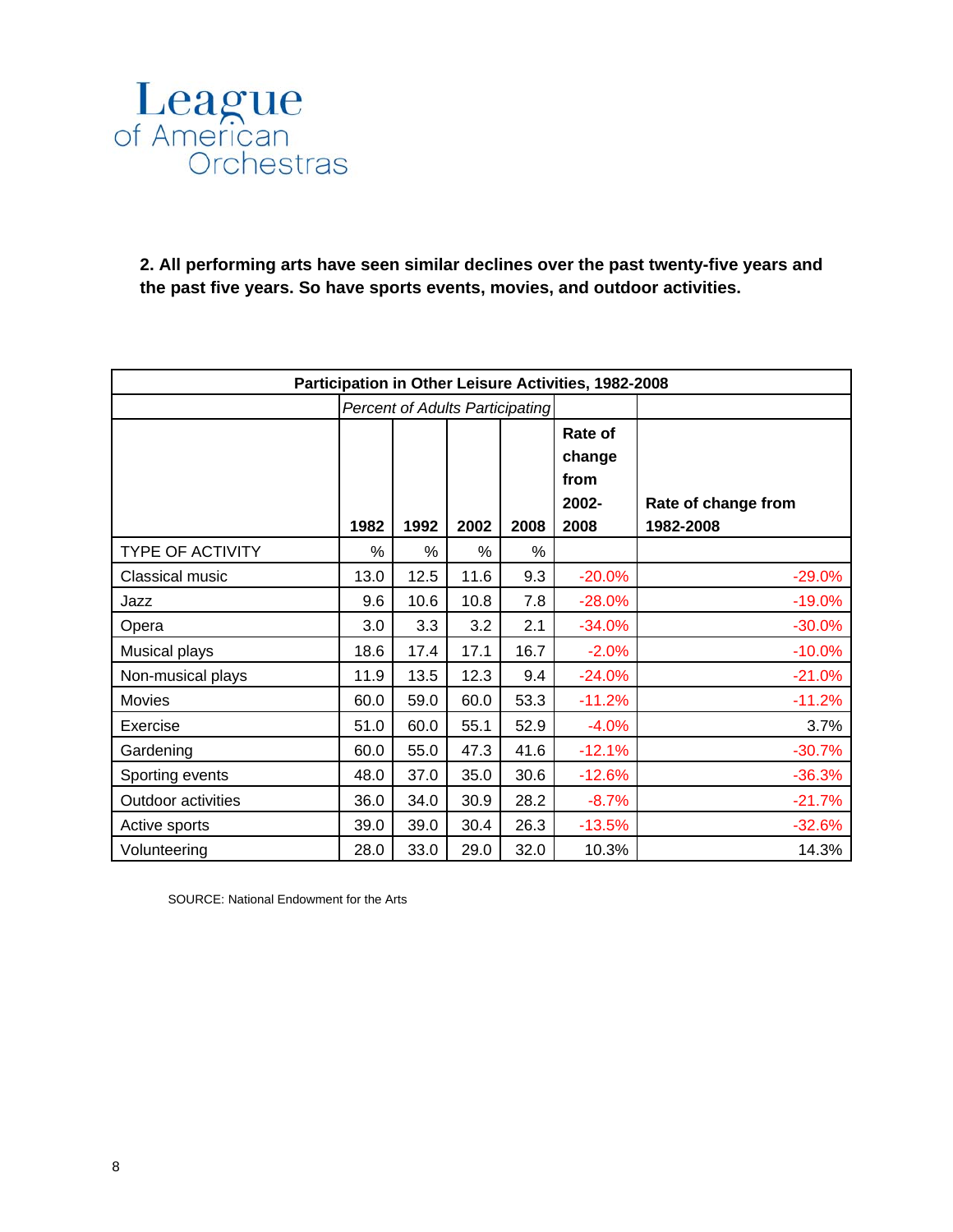

**3. From 1982 through 2002, declining participation rates were masked by growth in key segments of the population. But since 2002, the unique audience for live classical music has declined by 13%, because population growth is no longer enough to counter declining participation rates.** 

• The classical music participation rate for the U.S. adult population decreased from 12.9% to 11.5% between 1982 and 2002. However, the unique audience (the number of people who reported attending at least once a year) actually increased by 2.8 million people on an absolute basis over the same period. Further analysis suggests that demographic momentum  $-$  i.e., the population attaining adulthood during this period  $$ contributed more to the increase than a general increase in affinity for live classical music.







SOURCE: League Review using data from National Endowment for the Arts, McKinsey analysis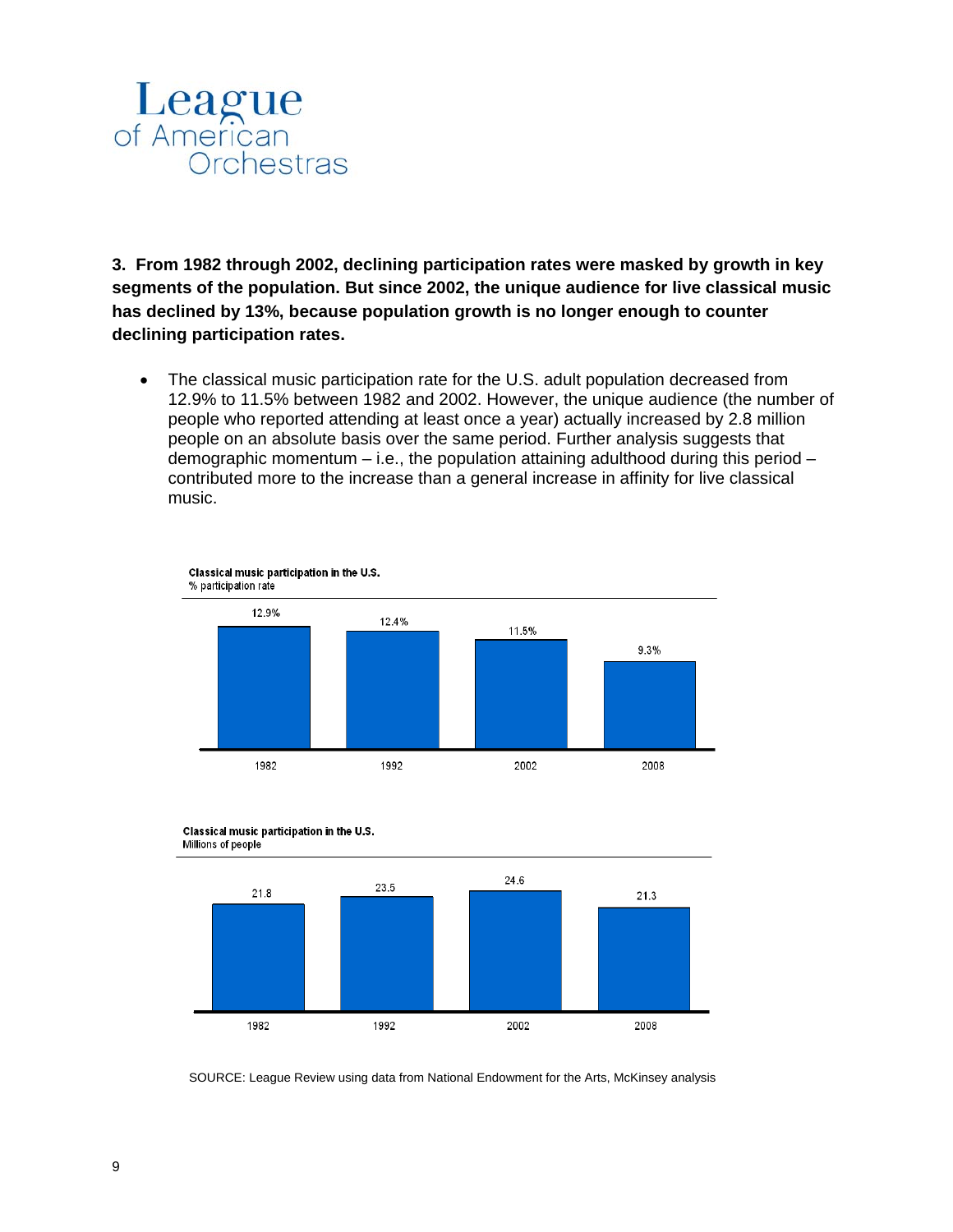

al annual

• The following chart examines participation from a generational lens. From a demographic perspective each generation exhibits a very distinct behavior in classical music attendance rates. Between 1982 and 2002, Generation Xers entering the adult population compensated for declines among the Great and Silent generations.

 $\mathbf{r}$ 

 $\ddot{\phantom{a}}$ 

 $\sim$ 

 $\ddot{\phantom{a}}$ 

 $\overline{a}$ 

| Generational<br>cohorts <sup>1</sup> | <b>Birth years</b> | Age (2008) | 2008 live classical<br>audience (millions) | 2008 population<br>(millions) |
|--------------------------------------|--------------------|------------|--------------------------------------------|-------------------------------|
| Greats                               | 1901-1924          | 84-107     | $0.5^2$                                    | $5.4^2$                       |
| <b>Early silents</b>                 | 1925-1934          | 74-83      | $1.5^{3}$                                  | $14.6^3$                      |
| Late silents                         | 1935-1944          | 64-73      | 2.6                                        | 21.3                          |
| Early boomers                        | 1945-1954          | 54-63      | 4.1                                        | 35.2                          |
| Late boomers                         | 1955-1964          | 44-53      | 4.5                                        | 44.6                          |
| Gen X                                | 1965-1981          | 29-43      | 4.8                                        | 61.4                          |
| Gen Y                                | 1982-2000          | 8-28       | 3.2 <sup>4</sup>                           | 46.94                         |

4 Reflects adult (18+) Gen Yers

SOURCE: League Review using data from National Endowment for the Arts, US Census Bureau, McKinsey analysis

## **4. Since 1982, participation rates have generally declined both between and within generations. So we cannot assume that people will attend more as they enter the 45+ age group.**

- Between generations: At a given age, participation rates tend to decline for each subsequent generation. For example, Gen Xers in their 30s are participating less (9%) than Late Boomers when they were the same age (11%).
- Within generations: Participation rates tend to decline within each generation as they age. For example, Late Silents in their 60s are participating less (14%) than when they were in their 40s (17%).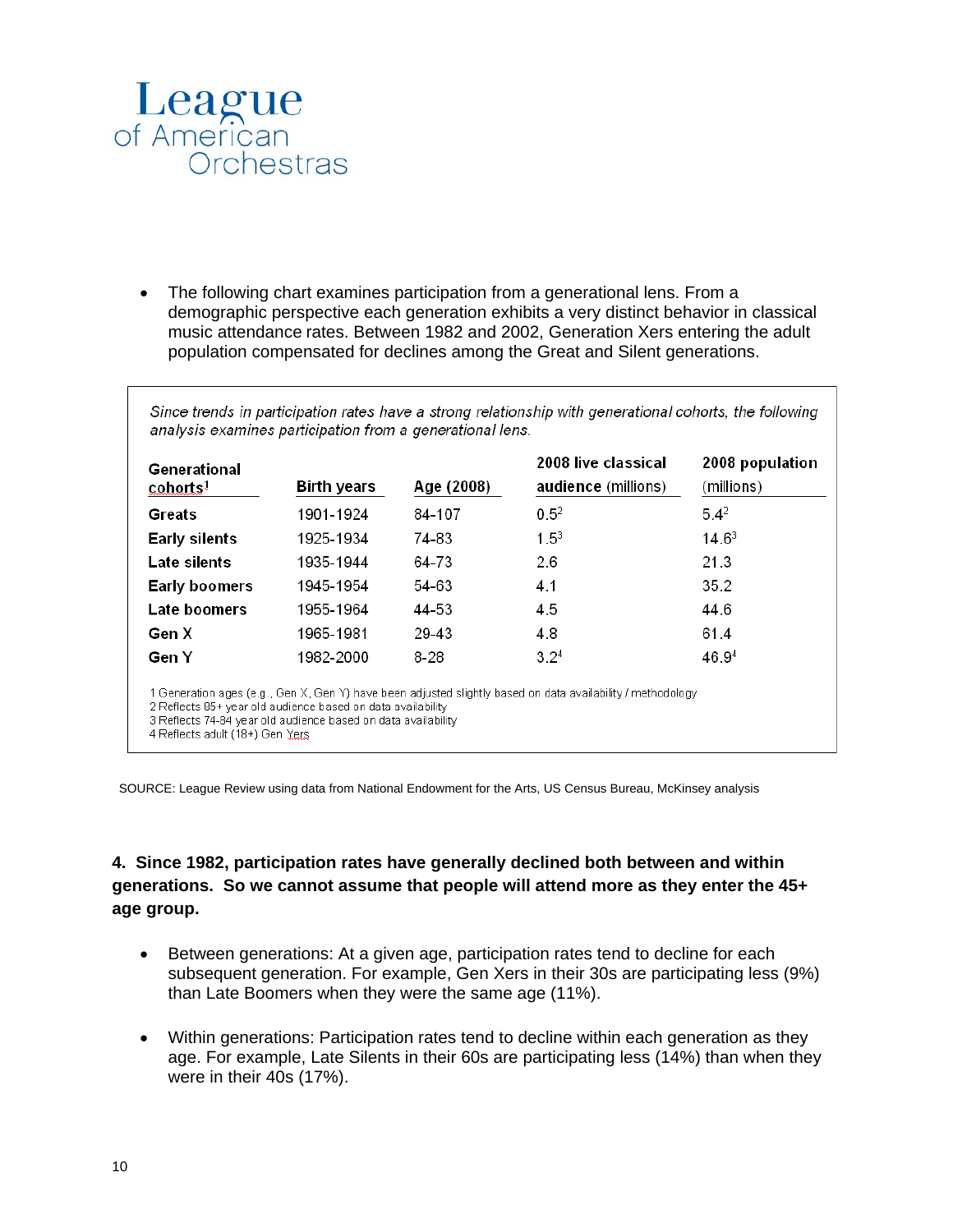

Population attending classical performances

% participation rates by age and generation



SOURCE: League Review using data from National Endowment for the Arts, McKinsey analysis

### **5. Boomers probably are attending more frequently. That is why we seem to see more of them, even though their participation rate is down.**

- From 2002-2008, 45-54-year olds historically a large component of arts audiences showed the steepest declines in participation for most arts events.
- Many orchestras have noted that they have seen an increase in attendance by Baby Boomer and Silent cohorts. Data suggests that frequency of attendance among Boomers and Late Silents has increased consistently since 1982, potentially masking losses in unique audience participation.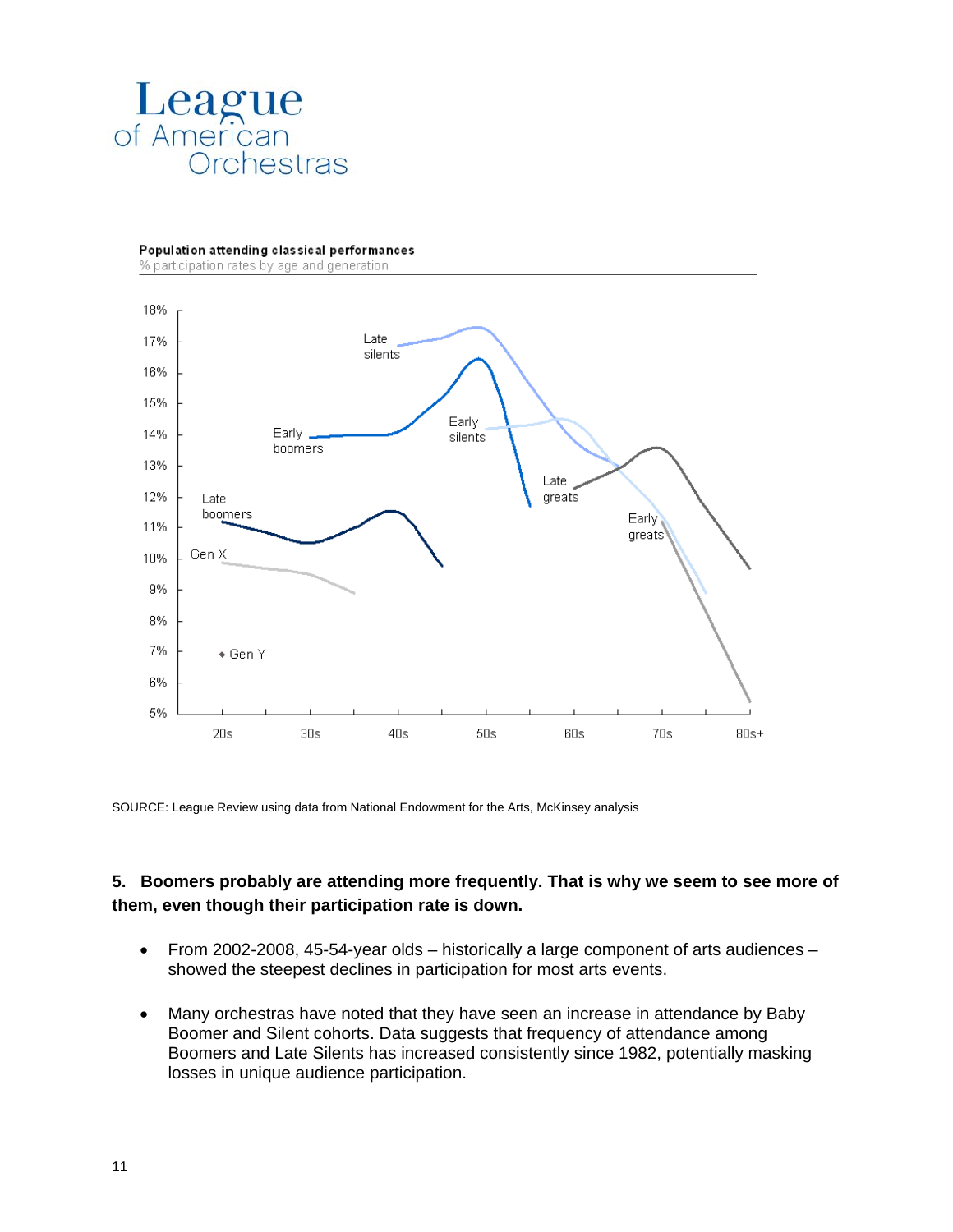

#### **6. OSR total attendance increases also can be explained by frequency.**

- Between 2003 and 2007, *Orchestra Statistical Reports* showed increases in total attendance (paid and unpaid) of 4%. This discrepancy can be explained as follows:
	- o The national surveys measure "unique audience," or the number of individuals attending (paid and unpaid), regardless of frequency.
	- o *Orchestra Statistical Reports* measure attendance by the number of tickets sold and/or distributed, not by the number of unique individuals.
	- o So if 3 people each attended two times, they would be counted as 6 in the OSR, and 3 by the NEA and Simmons surveys.
- Thus, rising orchestra attendance figures can be attributed to an increase in attendance frequency; that is, the same people attending more often. The research team reconciled the OSR results to the survey results by factoring in this slight increase in frequency.

#### **7. Classical musical audiences are graying, faster than the general public.**

- The median age for classical music attendance has steadily risen, from 40 in 1982, to 49 in 2008. The median age for musicals rose from 39 to 45, and art museums from 36 to 43. The median age for the U.S. adult population rose from 39 to 45 during the same period.
- Between 1982 and 2008, the portion of the live classical music audience over the age of 45 years old increased from 40% to 59%, compared to 42% to 51% for the overall U.S. adult population over the same period.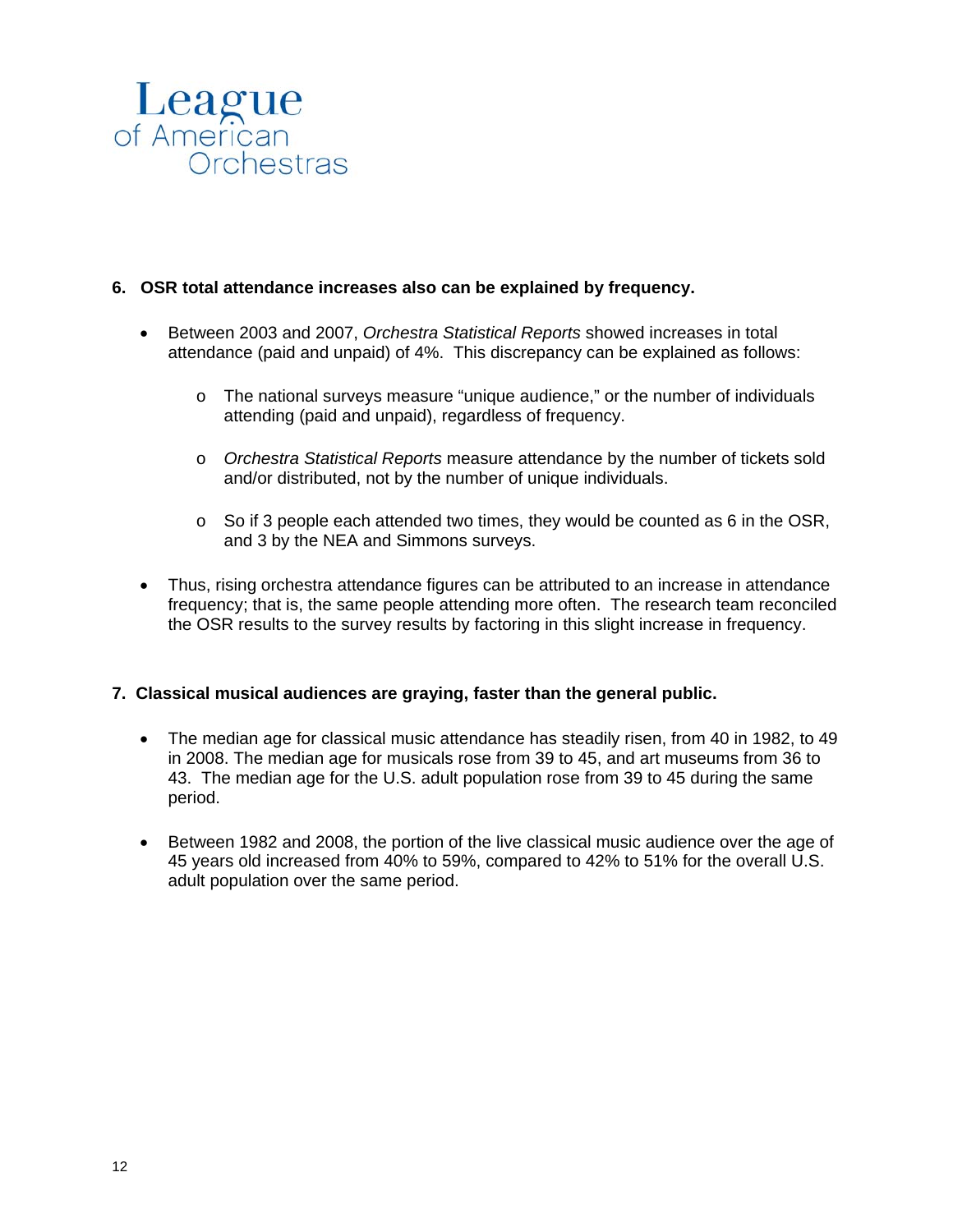



SOURCE: League Review using data from National Endowment for the Arts, McKinsey analysis

## **8. College-educated adults (including those with advanced degrees) have curbed their attendance of events in nearly all art forms.**

• The percentage of college-educated adults attending classical music events among dropped by 39% between 1982 and 2008, the largest decline among performing arts and museums. In that same period, the percentage of college-educated adults attending opera dropped 35%, musicals 19%, art museums just under 5%. SOURCE: National Endowment for the Arts

## **9. Projected national racial/ethnicity changes could offer intriguing opportunities for orchestras**.

• For example, Hispanic participation rates in classical music actually increased slightly from 2003 to 2007. The McKinsey analysis showed that Hispanics will increase their share of the total live classical audience from about 12% to 20% by 2018. SOURCE: Experian Simmons, McKinsey Analysis